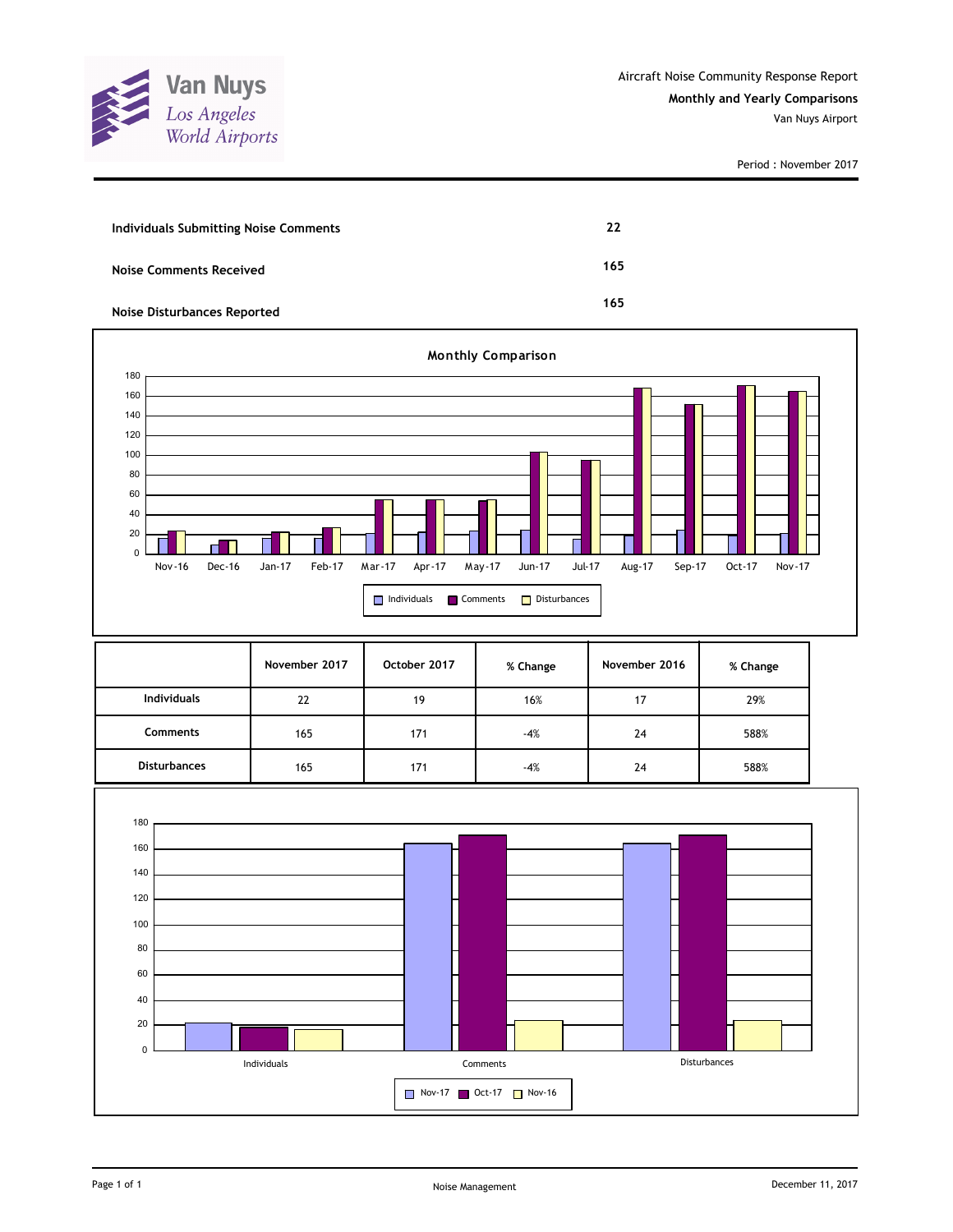

|                     | Day<br>$(7:00 \text{ am} - 7:00 \text{ pm})$ | Evening<br>$(7:00 \text{ pm} - 10:00 \text{ pm})$ | <b>Night</b><br>$(10:00 \text{ pm} - 7:00 \text{ am})$ |
|---------------------|----------------------------------------------|---------------------------------------------------|--------------------------------------------------------|
| <b>Comments</b>     | 48                                           | 34                                                | 83                                                     |
| <b>Disturbances</b> | 34                                           | 42                                                | 89                                                     |



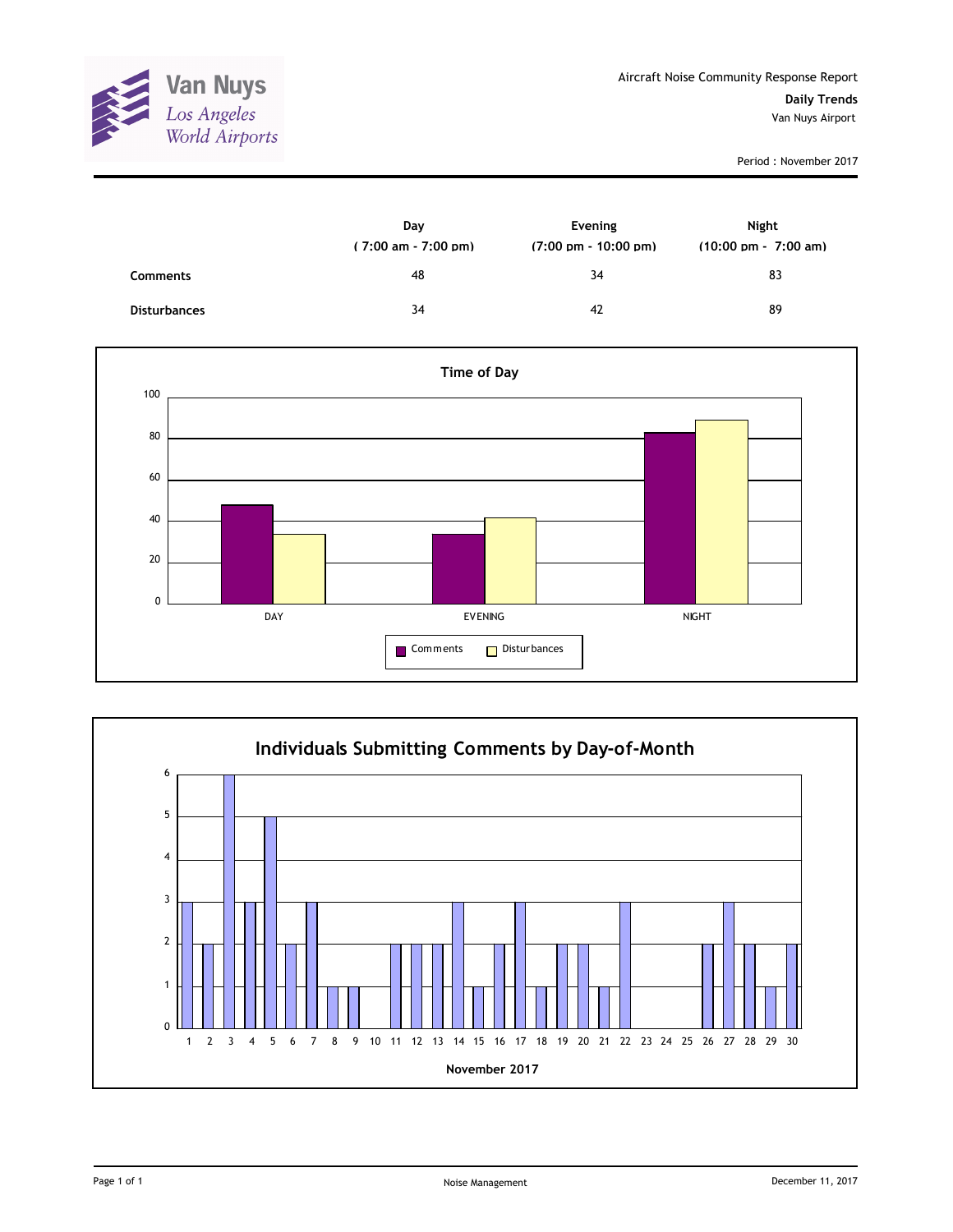

Aircraft Noise Community Response Report **Comment Distribution by City and Individual** Van Nuys Airport

Period : November 2017

| City                 | Individuals    | Comments       | Percentage of Comments**                             |     |
|----------------------|----------------|----------------|------------------------------------------------------|-----|
| Canyon Country       |                | $\mathbf{1}$   | $< 1\%$                                              |     |
| <b>Culver City</b>   |                | $\overline{2}$ | $1\%$                                                |     |
| Granada Hills        | 2              | $\mathbf{2}$   | $1\%$                                                |     |
| Lake Balboa          | $\overline{2}$ | 9              | $5\%$                                                |     |
| Los Angeles          | 1              | 1              | $< 1\%$                                              |     |
| North Hills          | 3              | 14             | $8\%$                                                |     |
| Porter Ranch         |                | 1              | $~1\%$                                               |     |
| Santa Clarita        |                | 1              | $< 1\%$                                              |     |
| Sherman Oaks         | 3              | 3              | 2%                                                   |     |
| Studio City          | 1              | 1              | $~1\%$                                               |     |
| <b>Thousand Oaks</b> |                | 1              | $~1\%$                                               |     |
| Valley Village       |                | 13             | $8\%$                                                |     |
| Van Nuys             | 4              | 116            | 70%                                                  |     |
| <b>TOTAL</b>         | ${\bf 22}$     | 165            | 0<br>20<br>40<br>50<br>60<br>70<br>80 90<br>10<br>30 | 100 |

| <b>Individuals</b>                    | Comments | Percentage of Comments**                                                                                                     |                 |
|---------------------------------------|----------|------------------------------------------------------------------------------------------------------------------------------|-----------------|
| *One Individual (Van Nuys)            | 113      | 68%                                                                                                                          |                 |
| *One Individual (Valley Village)      | 13       | 8%                                                                                                                           |                 |
| *One Individual (North Hills)         | 12       | 7%                                                                                                                           |                 |
| *One Individual (Lake Balboa)         | 8        | 5%                                                                                                                           |                 |
| Individuals Reporting 2 To 5 Comments | 2        | $1\%$                                                                                                                        |                 |
| Individuals Reporting One Comment     | 17       | 10%<br><b>Contract Contract Contract Contract Contract Contract Contract Contract Contract Contract Contract Contract Co</b> |                 |
| <b>TOTAL</b><br>Individuals: 22       | 165      | 50<br>0<br>20<br>30<br>40<br>60<br>70<br>10                                                                                  | 80<br>90<br>100 |

\* One individual reporting 6 or more comments shown by city.

\*\* All percentages are rounded to the nearest whole number.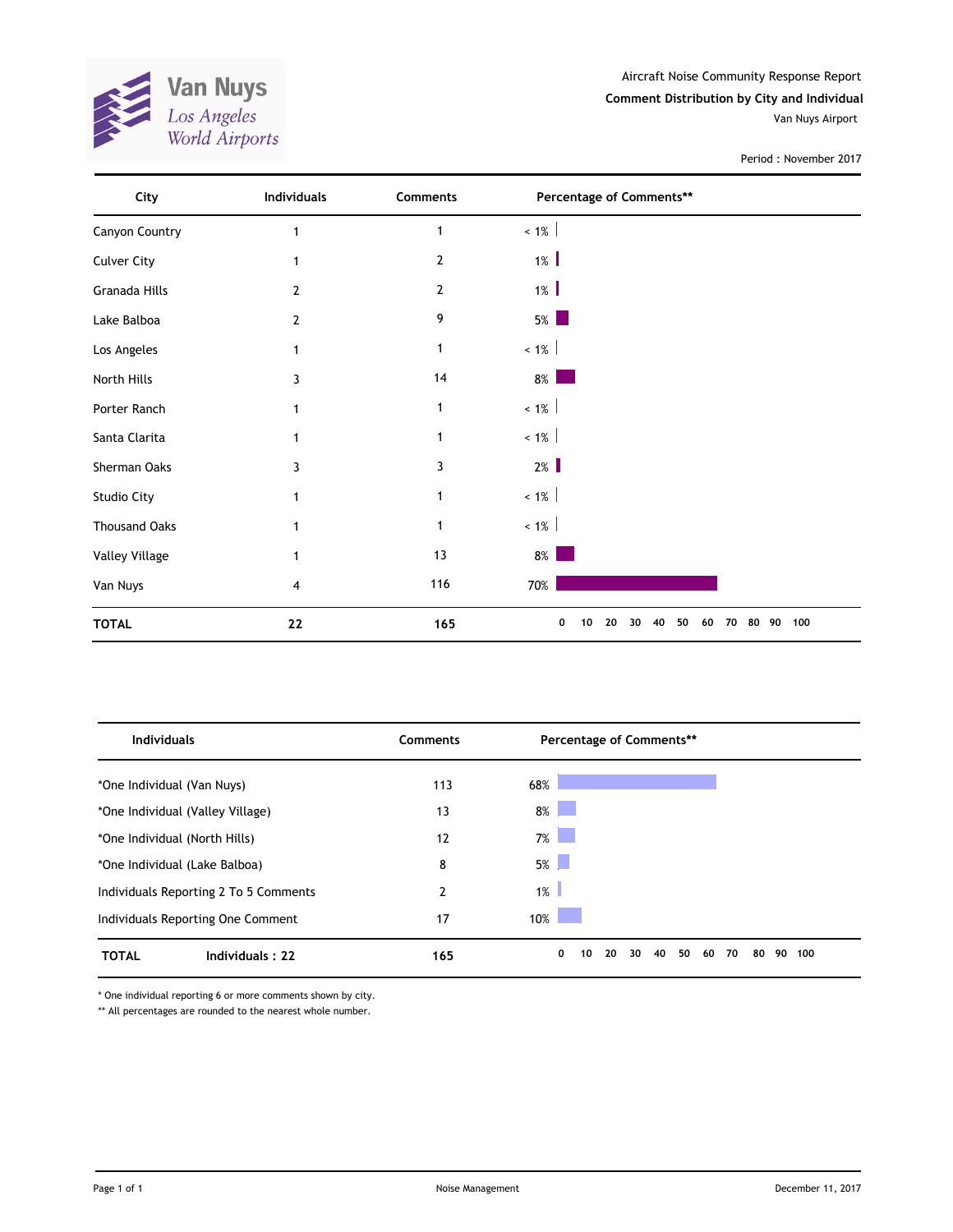

| Type of Disturbance*         | <b>Number of Comments</b> |
|------------------------------|---------------------------|
| Flying over home             | 11                        |
| Frequency of flights         | 14                        |
| Hovering                     | 1                         |
| Late night/early morning     | 108                       |
| Low flying                   | 4                         |
| Sustained noise (>5 minutes) | 1                         |
| Unspecified                  | 1                         |
| Unusually loud               | 19                        |
| Vibration/rumbling           | 6                         |
| TOTAL                        | 165                       |



Note: \* As reported by individuals.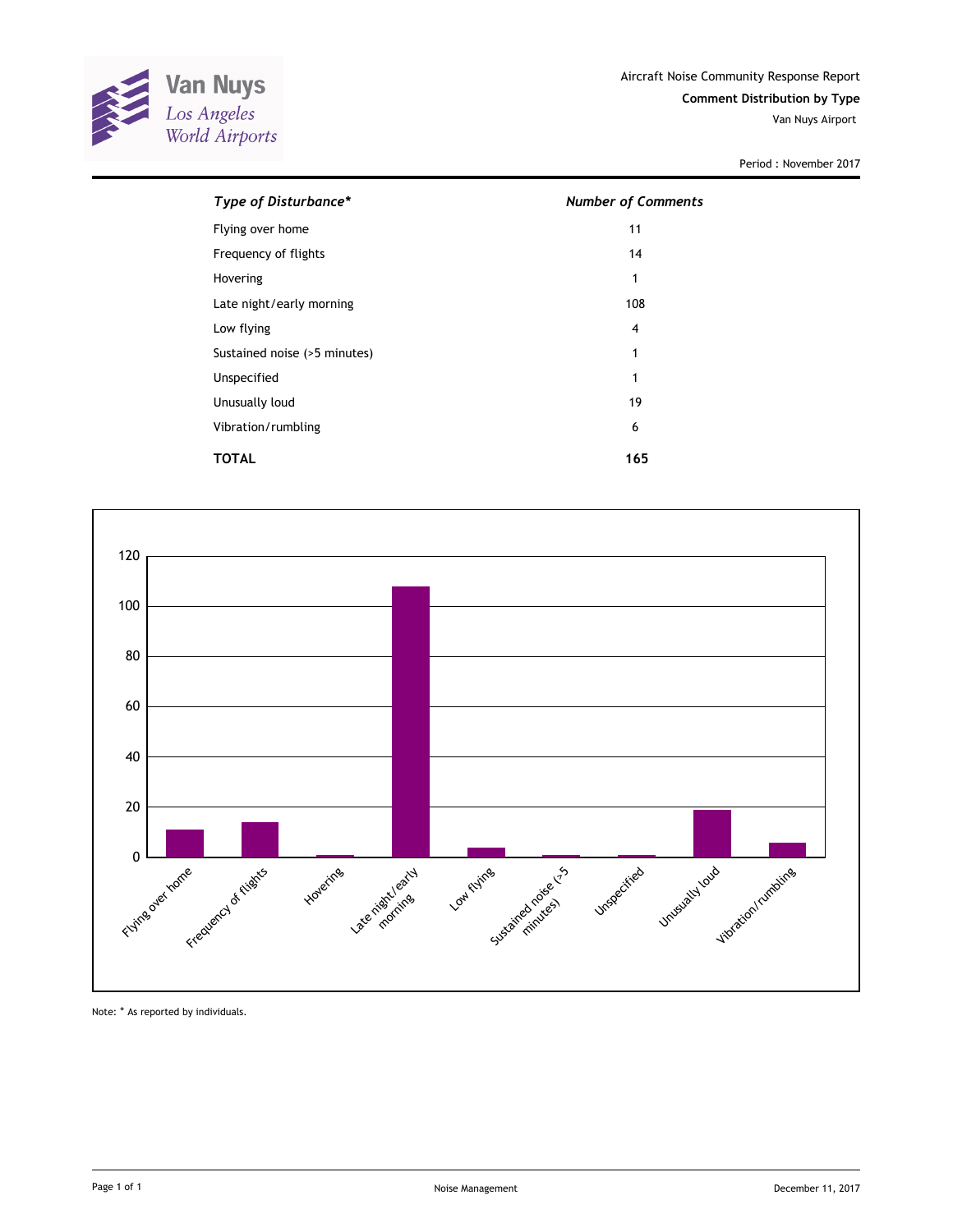

| Contact    |            | Disturbance |                     |                       |                    |                                                                                                                                                                                                                                                                                                                                                                                                                                                                                                                                                                                                                                                                                                                                                                                                                                                                                                                                                                                                                                                                                                                                                                                                                                                                                                                  |
|------------|------------|-------------|---------------------|-----------------------|--------------------|------------------------------------------------------------------------------------------------------------------------------------------------------------------------------------------------------------------------------------------------------------------------------------------------------------------------------------------------------------------------------------------------------------------------------------------------------------------------------------------------------------------------------------------------------------------------------------------------------------------------------------------------------------------------------------------------------------------------------------------------------------------------------------------------------------------------------------------------------------------------------------------------------------------------------------------------------------------------------------------------------------------------------------------------------------------------------------------------------------------------------------------------------------------------------------------------------------------------------------------------------------------------------------------------------------------|
| Date       | Time       | Date        | Time                | City                  | Disturbance**      | Findings                                                                                                                                                                                                                                                                                                                                                                                                                                                                                                                                                                                                                                                                                                                                                                                                                                                                                                                                                                                                                                                                                                                                                                                                                                                                                                         |
| 11/01/2017 | 7:39 am    | 10/31/2017  | $7:10 \text{ pm}$   | <b>Valley Village</b> | Low flying         | The helicopter you reported on Tuesday, October 31, 2017 at 19:10 was an overflight<br>not associated with VNY operations. The aforementioned helicopter arrived at<br>Whiteman Airport (WHP) at approximately 19:18. Please contact WHP at (818)<br>896-5271 for further information regarding this operation. Please note that airports do<br>not have jurisdiction on aircraft in flight. The FAA has ultimate authority over aircraft<br>flight patterns and regulates virtually all aviation activities. This includes altitudes and<br>direction of flight with the major emphasis on safety.                                                                                                                                                                                                                                                                                                                                                                                                                                                                                                                                                                                                                                                                                                              |
| 11/03/2017 | 7:42 am    | 11/02/2017  | 7:16 pm             | <b>Valley Village</b> | Vibration/rumbling | The helicopter that you reported on Thursday, November 2, 2017 at 19:16 was<br>operated as a Medevac Operation (Lifeguard Operation life saving mission) for<br>Children's Hospital Los Angeles. The departure from Van Nuys Airport (VNY) was<br>conducted under the control and direction of Federal Aviation Administration (FAA) Air<br>Traffic Controllers (ATC) The FAA ATC gives Medevac operations priority handling<br>during their mission and the pilot flew on a direct line to the hospital. Additionally,<br>please refer to the VNY Noise Management "quick facts" for a brief list of enforcement<br>and regulatory actions VNY "can" and "cannot do," related to FAA regulations and local<br>City Ordinances. The quick facts may be found online under the "Noise Management -<br>Quick Facts" link at www.lawa.org/VNYNoise/. Lastly, please note that airports do not<br>control aircraft in flight. The FAA has ultimate authority over aircraft flight patterns<br>and regulates virtually all aviation activity. This includes takeoffs, landings, altitudes<br>and direction of flight with the major emphasis on safety. The FAA may be contacted by<br>writing to FAA Western-Pacific Region, P.O. Box 92007, Los Angeles, CA 90009 for<br>further information regarding this matter. |
| 11/03/2017 | $12:23$ pm |             | 11/03/2017 12:22 pm | Sherman Oaks          | Flying over home   | Many aircraft fly over or near your residence that transition to and from the many<br>airports in the Los Angeles basin. Aircraft fly under the control and direction of the<br>Federal Aviation Administration (FAA) Air Traffic Controllers (ATC). Some aircraft fly<br>under Visual Flight Rules (VFR) and must adhere to FAA rules and regulations that<br>govern such activities. As of January 1, 2016 Stage 2 aircraft were banned from arrival<br>and departure operations at all airports in the 48 contiguous United States including                                                                                                                                                                                                                                                                                                                                                                                                                                                                                                                                                                                                                                                                                                                                                                  |

Note : Investigation currently limited to a maximum of five comments per individual per month.

\* Comments exceeding monthly limit are not investigated and are not shown.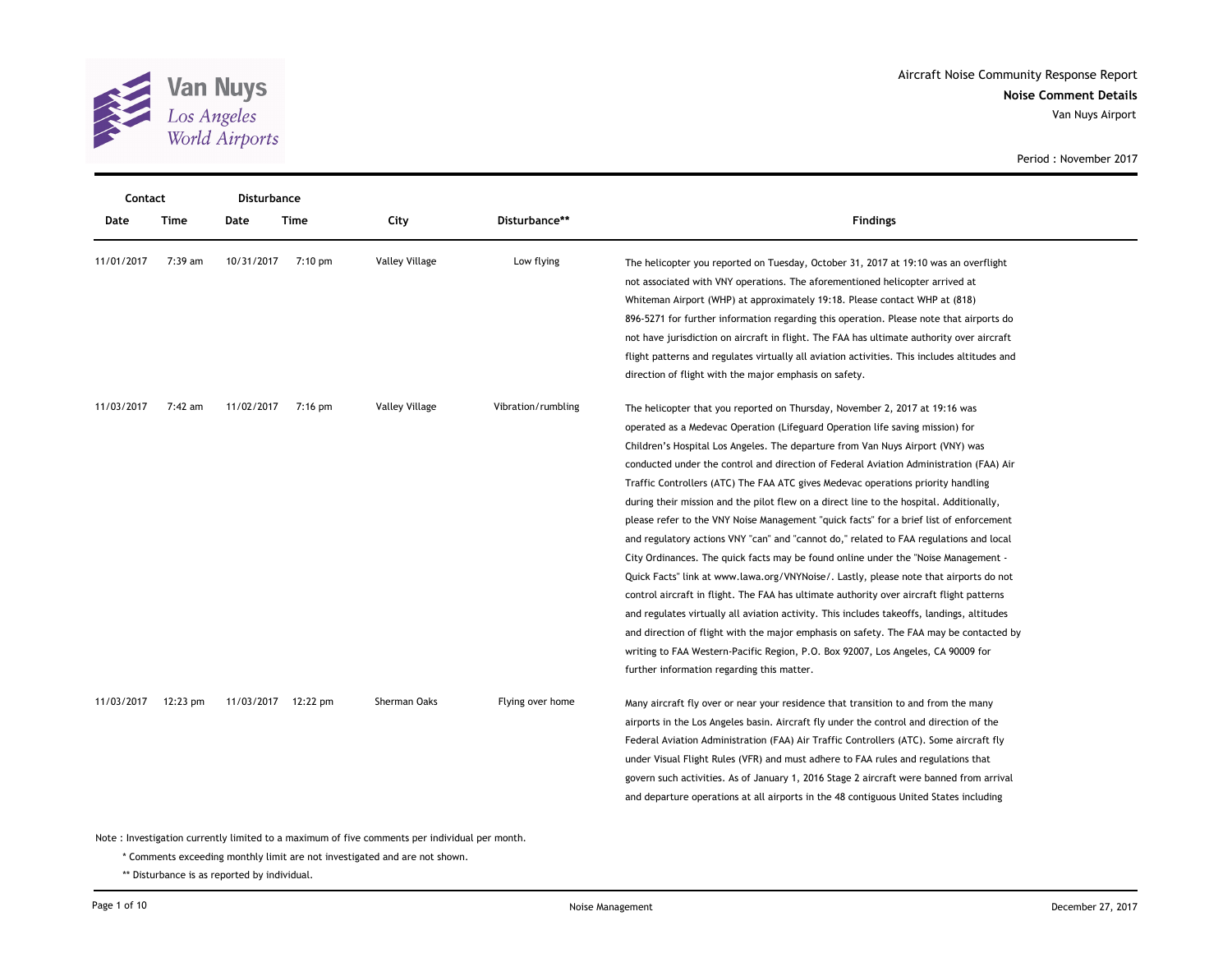| Contact    |                                                                                               | Disturbance         |           |          |                          |                                                                                                                                                                                                                                                                                                                                                                                                                                                                                                                                                                                                                                                                                                                                                                                                                                                                                                                                                                                                                                                                                                                                                        |  |  |
|------------|-----------------------------------------------------------------------------------------------|---------------------|-----------|----------|--------------------------|--------------------------------------------------------------------------------------------------------------------------------------------------------------------------------------------------------------------------------------------------------------------------------------------------------------------------------------------------------------------------------------------------------------------------------------------------------------------------------------------------------------------------------------------------------------------------------------------------------------------------------------------------------------------------------------------------------------------------------------------------------------------------------------------------------------------------------------------------------------------------------------------------------------------------------------------------------------------------------------------------------------------------------------------------------------------------------------------------------------------------------------------------------|--|--|
| Date       | Time                                                                                          | Date                | Time      | City     | <b>Disturbance</b>       | <b>Findings</b>                                                                                                                                                                                                                                                                                                                                                                                                                                                                                                                                                                                                                                                                                                                                                                                                                                                                                                                                                                                                                                                                                                                                        |  |  |
|            |                                                                                               |                     |           |          |                          | Van Nuys Airport (VNY). The VNY Curfew does not apply to newer Stage 3 and Stage 4<br>aircraft. Additionally, helicopters, medical life-flights (lifeguard operations), military or<br>other government owned/operated aircraft involved in law enforcement, emergency<br>response, fire or rescue operations are exempt from the curfew. Please refer to the<br>VNY Noise Management "quick facts" for a brief list of enforcement and regulatory<br>actions VNY "can" and "cannot do," related to FAA regulations and local City<br>Ordinances. The quick facts may be found online under the "Noise Management - Quick<br>Facts" link at www.lawa.org/VNYNoise/. Lastly, please note that airports do not<br>control aircraft in flight. The FAA has ultimate authority over aircraft flight patterns<br>and regulates virtually all aviation activity. This includes takeoffs, landings, altitudes<br>and direction of flight with the major emphasis on safety. The FAA may be contacted by<br>writing to FAA Western-Pacific Region, P.O. Box 92007, Los Angeles, CA 90009 for<br>further information regarding this matter.                     |  |  |
| 11/04/2017 | 12:29 am                                                                                      | 11/04/2017 12:28 am |           | Van Nuys | Late night/early morning | The jet aircraft departure that you referenced on Saturday, November 4, 2017 at<br>00:28 was conducted under the control and direction of Federal Aviation<br>Administration (FAA) SoCal Air Traffic Controllers (ATC) and complied with all City of Los<br>Angeles and Federal regulations/laws. This departure from VNY runway 16R was<br>consistent with normal VNY departure operations. Additionally, airports do not have<br>jurisdictions over aircraft in flight, how frequently or where the FAA ATC may sequence<br>aircraft. The FAA has ultimate authority over aircraft flight patterns and regulates<br>virtually all aviation activity. Lastly, please refer to the VNY Noise Management "quick<br>facts" for a brief list of enforcement and regulatory actions VNY "can" and "cannot do,"<br>related to FAA regulations and local City Ordinances. The quick facts may be found<br>online under the "Noise Management - Quick Facts" link at www.lawa.org/VNYNoise/.<br>Please contact the FAA by writing to FAA Western-Pacific Region, P.O. Box 92007, Los<br>Angeles, CA 90009 for further information regarding aviation matters. |  |  |
| 11/04/2017 | 10:42 am                                                                                      | 11/04/2017          | $8:00$ am | Van Nuys | Flying over home         | The general concern that you referred to on Saturday, November 4, 2017 between<br>08:00 and 10:00 regarding the frequency of aircraft activity in your neighborhood is<br>attributed to the proximity of your residence to Van Nuys Airport (VNY). It is not<br>uncommon for aircraft departing from or arriving to VNY to overfly your community. In<br>addition, the volume jet operations at VNY has been increasing slightly with the<br>improving economy since reaching a low in 2009, so compared to the past few years<br>there may be more frequent jet departures over your community. Additionally, airports<br>do not have jurisdictions over aircraft in flight, how frequently or where the FAA ATC                                                                                                                                                                                                                                                                                                                                                                                                                                      |  |  |
|            | Note: Investigation currently limited to a maximum of five comments per individual per month. |                     |           |          |                          |                                                                                                                                                                                                                                                                                                                                                                                                                                                                                                                                                                                                                                                                                                                                                                                                                                                                                                                                                                                                                                                                                                                                                        |  |  |

\* Comments exceeding monthly limit are not investigated and are not shown.

\*\* Disturbance is as reported by individual.

—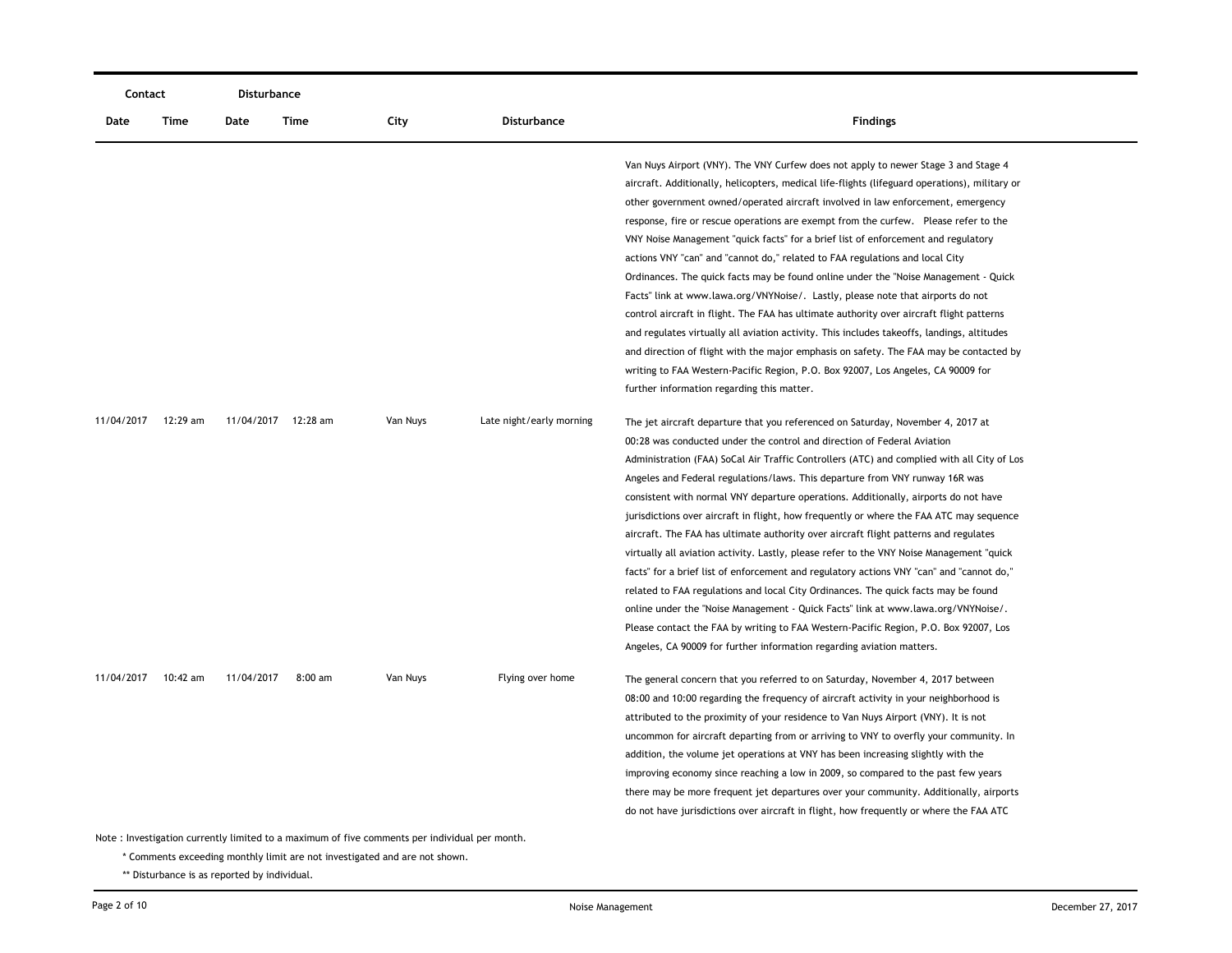| Contact                                                                                       |                   | Disturbance         |                   |               |                          |                                                                                                                                                                                                                                                                                                                                                                                                                                                                                                                                                                                                                                                                                                                                                                                                                                                                                                                                                                                                                                                                                                                                                                                                                                                          |  |  |
|-----------------------------------------------------------------------------------------------|-------------------|---------------------|-------------------|---------------|--------------------------|----------------------------------------------------------------------------------------------------------------------------------------------------------------------------------------------------------------------------------------------------------------------------------------------------------------------------------------------------------------------------------------------------------------------------------------------------------------------------------------------------------------------------------------------------------------------------------------------------------------------------------------------------------------------------------------------------------------------------------------------------------------------------------------------------------------------------------------------------------------------------------------------------------------------------------------------------------------------------------------------------------------------------------------------------------------------------------------------------------------------------------------------------------------------------------------------------------------------------------------------------------|--|--|
| Date                                                                                          | Time              | Date                | Time              | City          | <b>Disturbance</b>       | <b>Findings</b>                                                                                                                                                                                                                                                                                                                                                                                                                                                                                                                                                                                                                                                                                                                                                                                                                                                                                                                                                                                                                                                                                                                                                                                                                                          |  |  |
|                                                                                               |                   |                     |                   |               |                          | may sequence aircraft. The FAA has ultimate authority over aircraft flight patterns<br>and regulates virtually all aviation activity. Lastly, please refer to the VNY Noise<br>Management "quick facts" for a brief list of enforcement and regulatory actions VNY<br>"can" and "cannot do," related to FAA regulations and local City Ordinances. The quick<br>facts may be found online under the "Noise Management - Quick Facts" link at<br>www.lawa.org/VNYNoise/. Please contact the FAA by writing to FAA Western-Pacific<br>Region, P.O. Box 92007, Los Angeles, CA 90009 for further information regarding<br>aviation matters.                                                                                                                                                                                                                                                                                                                                                                                                                                                                                                                                                                                                                 |  |  |
| 11/05/2017                                                                                    | $12:16$ am        | 11/05/2017          | $1:00 \text{ am}$ | North Hills   | Late night/early morning | The general concern that you referred to on Sunday, November 5, 2017 regarding the<br>frequency of aircraft activity in your neighborhood at night is attributed to the<br>proximity of your residence to Van Nuys Airport (VNY). It is not uncommon for aircraft<br>arriving to or departing from VNY to overfly your community. Please note that your<br>residence lies under the standard arrival route to VNY runways 16. Additionally,<br>airports do not have jurisdictions over aircraft in flight, how frequently or where the<br>Federal Aviation Administration (FAA) SoCal Air Traffic Control (ATC) may sequence<br>aircraft. The FAA has ultimate authority over aircraft flight patterns and regulates<br>virtually all aviation activity. Lastly, please refer to the VNY Noise Management "quick<br>facts" for a brief list of enforcement and regulatory actions VNY "can" and "cannot do,"<br>related to FAA regulations and local City Ordinances. The quick facts may be found<br>online under the "Noise Management - Quick Facts" link at www.lawa.org/VNYNoise/.<br>Please contact the FAA by writing to FAA Western-Pacific Region, P.O. Box 92007, Los<br>Angeles, CA 90009 for further information regarding aviation matters. |  |  |
| 11/05/2017                                                                                    | 12:29 am          | 11/05/2017 12:28 am |                   | Van Nuys      | Late night/early morning |                                                                                                                                                                                                                                                                                                                                                                                                                                                                                                                                                                                                                                                                                                                                                                                                                                                                                                                                                                                                                                                                                                                                                                                                                                                          |  |  |
| 11/05/2017                                                                                    | $6:34 \text{ pm}$ | 11/05/2017          | $6:34 \text{ pm}$ | Granada Hills | Flying over home         | The aircraft you reported on Sunday, November 5, 2017at 18:34 was a Gulfstream<br>G-IVSP that conducted a Go-around operation because of conflicting and separation of<br>traffic. The aircraft was under the direction and control of the Federal Aviation<br>Administration (FAA) Air Traffic Controllers (ATC) at all times during this procedure.<br>Additionally, airports do not have jurisdictions over aircraft in flight, how frequently or<br>where the FAA ATC may sequence aircraft. The FAA has ultimate authority over<br>aircraft flight patterns and regulates virtually all aviation activity. Lastly, please refer<br>to the Van Nuys Airport (VNY) Noise Management "quick facts" for a brief list of                                                                                                                                                                                                                                                                                                                                                                                                                                                                                                                                 |  |  |
| Note: Investigation currently limited to a maximum of five comments per individual per month. |                   |                     |                   |               |                          |                                                                                                                                                                                                                                                                                                                                                                                                                                                                                                                                                                                                                                                                                                                                                                                                                                                                                                                                                                                                                                                                                                                                                                                                                                                          |  |  |

\* Comments exceeding monthly limit are not investigated and are not shown.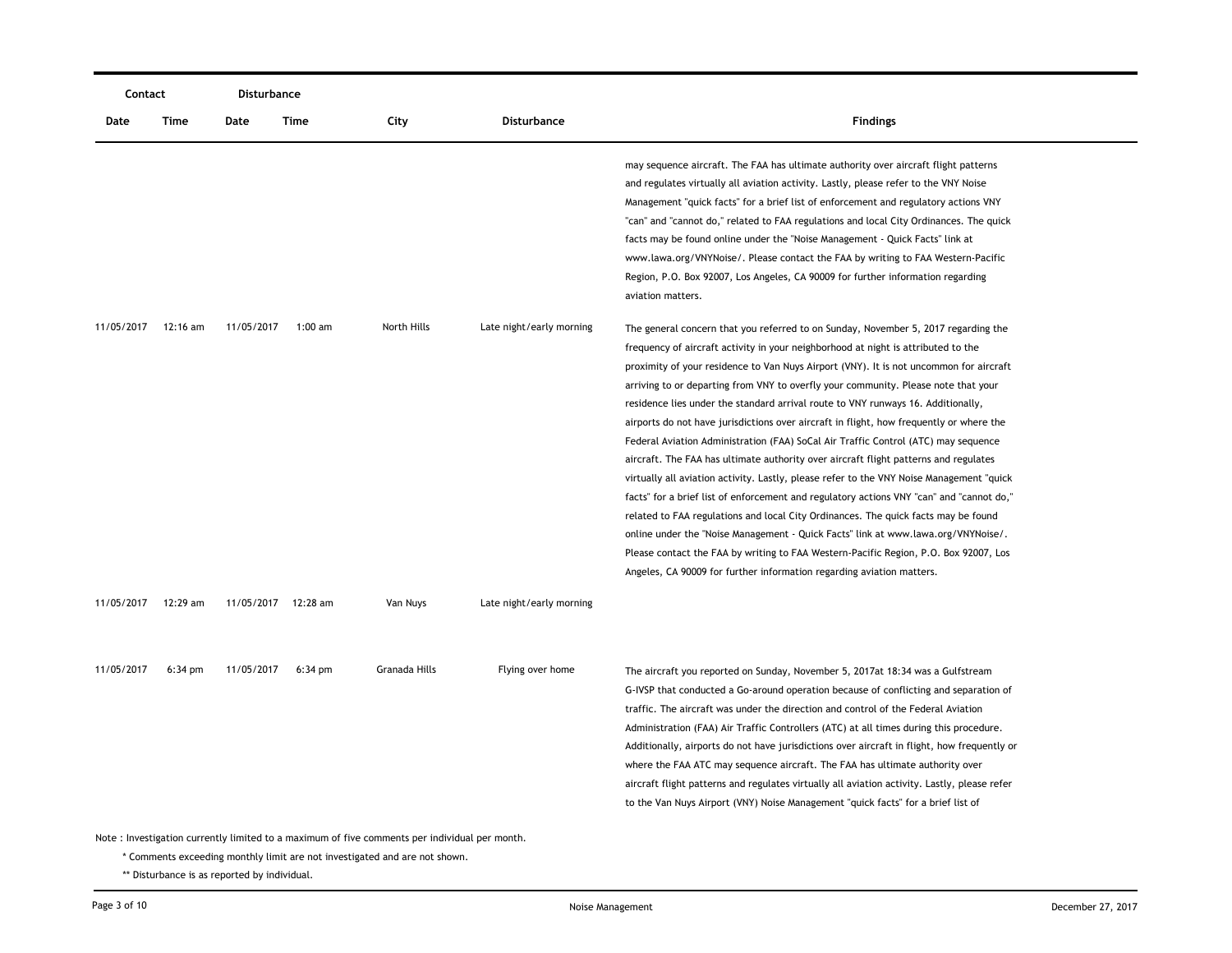| Contact    |                   | <b>Disturbance</b> |                     |             |                          |                                                                                            |  |  |
|------------|-------------------|--------------------|---------------------|-------------|--------------------------|--------------------------------------------------------------------------------------------|--|--|
| Date       | Time              | Date               | Time                | City        | <b>Disturbance</b>       | <b>Findings</b>                                                                            |  |  |
|            |                   |                    |                     |             |                          | enforcement and regulatory actions VNY "can" and "cannot do," related to FAA               |  |  |
|            |                   |                    |                     |             |                          | regulations and local City Ordinances. The quick facts may be found online under the       |  |  |
|            |                   |                    |                     |             |                          | "Noise Management - Quick Facts" link at www.lawa.org/VNYNoise/. Please contact            |  |  |
|            |                   |                    |                     |             |                          | the FAA by writing to FAA Western-Pacific Region, P.O. Box 92007, Los Angeles, CA          |  |  |
|            |                   |                    |                     |             |                          | 90009 for further information regarding aviation matters.                                  |  |  |
| 11/07/2017 | $9:34 \text{ pm}$ | 11/07/2017         | $8:31$ pm           | Lake Balboa | Unusually loud           | The Los Angeles Police Department Air Support Division (LAPD ASD) which was                |  |  |
|            |                   |                    |                     |             |                          | conducting official LAPD business operated the helicopter you reported on Tuesday,         |  |  |
|            |                   |                    |                     |             |                          | November 7, 2017 at 20:31. The LAPD ASD routinely patrols and supports police ground       |  |  |
|            |                   |                    |                     |             |                          | units in the many neighborhoods located within the City of Los Angeles. It is not          |  |  |
|            |                   |                    |                     |             |                          | uncommon to have multiple fly-overs of an area during a relatively short period. This      |  |  |
|            |                   |                    |                     |             |                          | helicopter overflight was not associated with Van Nuys Airport (VNY) operations.           |  |  |
| 11/07/2017 | $10:07$ pm        | 11/07/2017         | 7:15 pm             | Lake Balboa | Flying over home         | The general concern that you referred to on Tuesday, November 7, 2017 regarding the        |  |  |
|            |                   |                    |                     |             |                          | frequency of aircraft activity over your residence between 17:15 and 22:00 could not       |  |  |
|            |                   |                    |                     |             |                          | be validated using Federal Aviation Administration (FAA) flight data and processed by      |  |  |
|            |                   |                    |                     |             |                          | Van Nuys Airport's (VNY) Airport Noise Monitoring and Management System (ANOMS).           |  |  |
|            |                   |                    |                     |             |                          | There were several arrivals and departure at VNY during the time indicated however         |  |  |
|            |                   |                    |                     |             |                          | none of those aircraft flew over your neighborhood with the exception of Beechcraft        |  |  |
|            |                   |                    |                     |             |                          | Baron that flew over your neighborhood at approximately 19:00. There were several          |  |  |
|            |                   |                    |                     |             |                          | Boeing 737s and Bombardier CRJ700s that flew over or near your neighborhood that           |  |  |
|            |                   |                    |                     |             |                          | were on arrival to Hollywood-Burbank Airport (BUR). Please contact the BUR Hotline at      |  |  |
|            |                   |                    |                     |             |                          | (800) 441-0409 for further information regarding these flights. Additionally, airports do  |  |  |
|            |                   |                    |                     |             |                          | not have jurisdictions over aircraft in flight, how frequently or where the FAA ATC may    |  |  |
|            |                   |                    |                     |             |                          | sequence aircraft. The FAA has ultimate authority over aircraft flight patterns and        |  |  |
|            |                   |                    |                     |             |                          | regulates virtually all aviation activity. Lastly, please refer to the VNY Noise           |  |  |
|            |                   |                    |                     |             |                          | Management "quick facts" for a brief list of enforcement and regulatory actions VNY        |  |  |
|            |                   |                    |                     |             |                          | "can" and "cannot do," related to FAA regulations and local City Ordinances. The quick     |  |  |
|            |                   |                    |                     |             |                          | facts may be found online under the "Noise Management - Quick Facts" link at               |  |  |
|            |                   |                    |                     |             |                          | www.lawa.org/VNYNoise/. Please contact the FAA by writing to FAA Western-Pacific           |  |  |
|            |                   |                    |                     |             |                          | Region, P.O. Box 92007, Los Angeles, CA 90009 for further information regarding            |  |  |
|            |                   |                    |                     |             |                          | aviation matters.                                                                          |  |  |
| 11/09/2017 | 11:12 $pm$        |                    | 11/09/2017 11:11 pm | Van Nuys    | Late night/early morning | The jet aircraft departure that you referenced on Thursday, November 9, 2017 at            |  |  |
|            |                   |                    |                     |             |                          | 23:11 was conducted under the control and direction of Federal Aviation                    |  |  |
|            |                   |                    |                     |             |                          | Administration (FAA) SoCal Air Traffic Controllers (ATC) and complied with all City of Los |  |  |
|            |                   |                    |                     |             |                          |                                                                                            |  |  |

\* Comments exceeding monthly limit are not investigated and are not shown.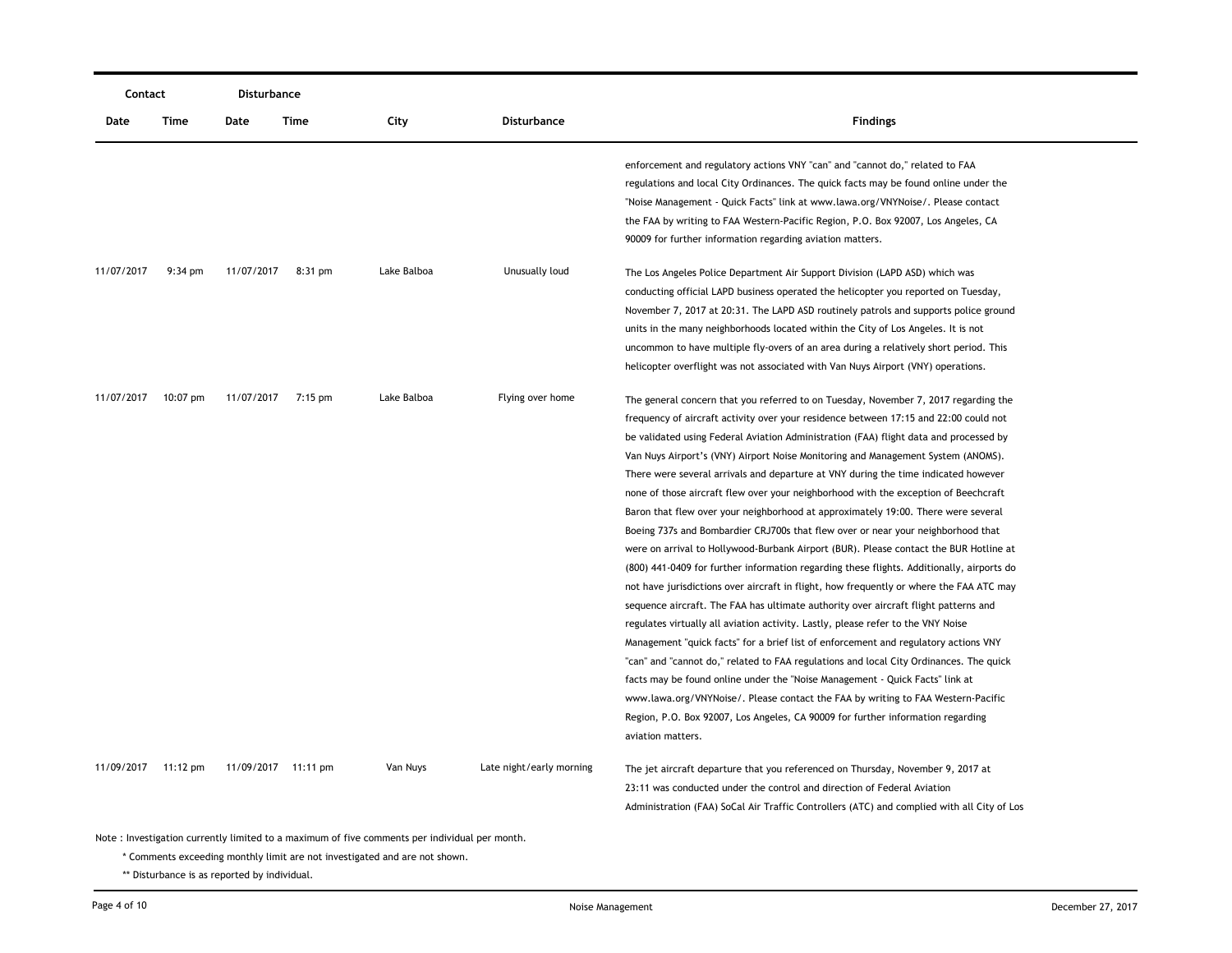|            | Contact   |                     | <b>Disturbance</b> |          |                          |                                                                                                                                                                                                                                                                                                                                                                                                                                                                                                                                                                                                                                                                                                                                                                                                                                                                                                                                                                                                                                                                                                                                                                                       |
|------------|-----------|---------------------|--------------------|----------|--------------------------|---------------------------------------------------------------------------------------------------------------------------------------------------------------------------------------------------------------------------------------------------------------------------------------------------------------------------------------------------------------------------------------------------------------------------------------------------------------------------------------------------------------------------------------------------------------------------------------------------------------------------------------------------------------------------------------------------------------------------------------------------------------------------------------------------------------------------------------------------------------------------------------------------------------------------------------------------------------------------------------------------------------------------------------------------------------------------------------------------------------------------------------------------------------------------------------|
| Date       | Time      | Date                | Time               | City     | Disturbance              | <b>Findings</b>                                                                                                                                                                                                                                                                                                                                                                                                                                                                                                                                                                                                                                                                                                                                                                                                                                                                                                                                                                                                                                                                                                                                                                       |
|            |           |                     |                    |          |                          | Angeles and Federal regulations/laws. This departure from VNY runway 16R was<br>consistent with normal VNY departure operations. Additionally, airports do not have<br>jurisdictions over aircraft in flight, how frequently or where the FAA ATC may sequence<br>aircraft. The FAA has ultimate authority over aircraft flight patterns and regulates<br>virtually all aviation activity. Lastly, please refer to the VNY Noise Management "quick                                                                                                                                                                                                                                                                                                                                                                                                                                                                                                                                                                                                                                                                                                                                    |
|            |           |                     |                    |          |                          | facts" for a brief list of enforcement and regulatory actions VNY "can" and "cannot do,"<br>related to FAA regulations and local City Ordinances. The quick facts may be found<br>online under the "Noise Management - Quick Facts" link at www.lawa.org/VNYNoise/.<br>Please contact the FAA by writing to FAA Western-Pacific Region, P.O. Box 92007, Los<br>Angeles, CA 90009 for further information regarding aviation matters.                                                                                                                                                                                                                                                                                                                                                                                                                                                                                                                                                                                                                                                                                                                                                  |
| 11/11/2017 | 12:02 am  | 11/11/2017 12:00 am |                    | Van Nuys | Late night/early morning | The aircraft that you reported on Saturday, November 11, 2017 at 00:00 was<br>conducting a Medevac Operation (Lifeguard-Life Saving Operation). This departure to<br>the north was under the direction and control of the Federal Aviation Administration<br>(FAA) SoCal Air Traffic Controllers (ATC).                                                                                                                                                                                                                                                                                                                                                                                                                                                                                                                                                                                                                                                                                                                                                                                                                                                                               |
| 11/14/2017 | $9:17$ pm | 11/14/2017          | $9:12 \text{ pm}$  | Van Nuys | Low flying               | The helicopter you reported on Tuesday, November 14, 2017 at 21:12 arrived to Van<br>Nuys Airport (VNY) via the Bull Creek Route under the control and direction of Federal<br>Aviation Administration (FAA) Air Traffic Controllers (ATC). ATC directed the pilot to<br>hold for conflicting traffic which lasted approximately 21 seconds as was indicated on<br>VNY's Airport Noise Monitoring and Management System (ANOMS). This arrival to VNY<br>was consistent with normal VNY helicopter arrival operations. Additionally, airports do<br>not have jurisdictions over aircraft in flight, how frequently or where the FAA ATC may<br>sequence aircraft. The FAA has ultimate authority over aircraft flight patterns and<br>regulates virtually all aviation activity. Lastly, please refer to the VNY Noise<br>Management "quick facts" for a brief list of enforcement and regulatory actions VNY<br>"can" and "cannot do," related to FAA regulations and local City Ordinances. The quick<br>facts may be found online under the "Noise Management - Quick Facts" link at<br>www.lawa.org/VNYNoise/. Please contact the FAA by writing to FAA Western-Pacific<br>Region, |
| 11/15/2017 | 5:48 am   | 11/15/2017          | 5:47 am            | Van Nuys | Late night/early morning | The jet aircraft departure that you referenced on Wednesday, November 15, 2017 at<br>05:47 was conducted under the control and direction of Federal Aviation<br>Administration (FAA) SoCal Air Traffic Controllers (ATC) and complied with all City of Los<br>Angeles and Federal regulations/laws. *                                                                                                                                                                                                                                                                                                                                                                                                                                                                                                                                                                                                                                                                                                                                                                                                                                                                                 |

\* Comments exceeding monthly limit are not investigated and are not shown.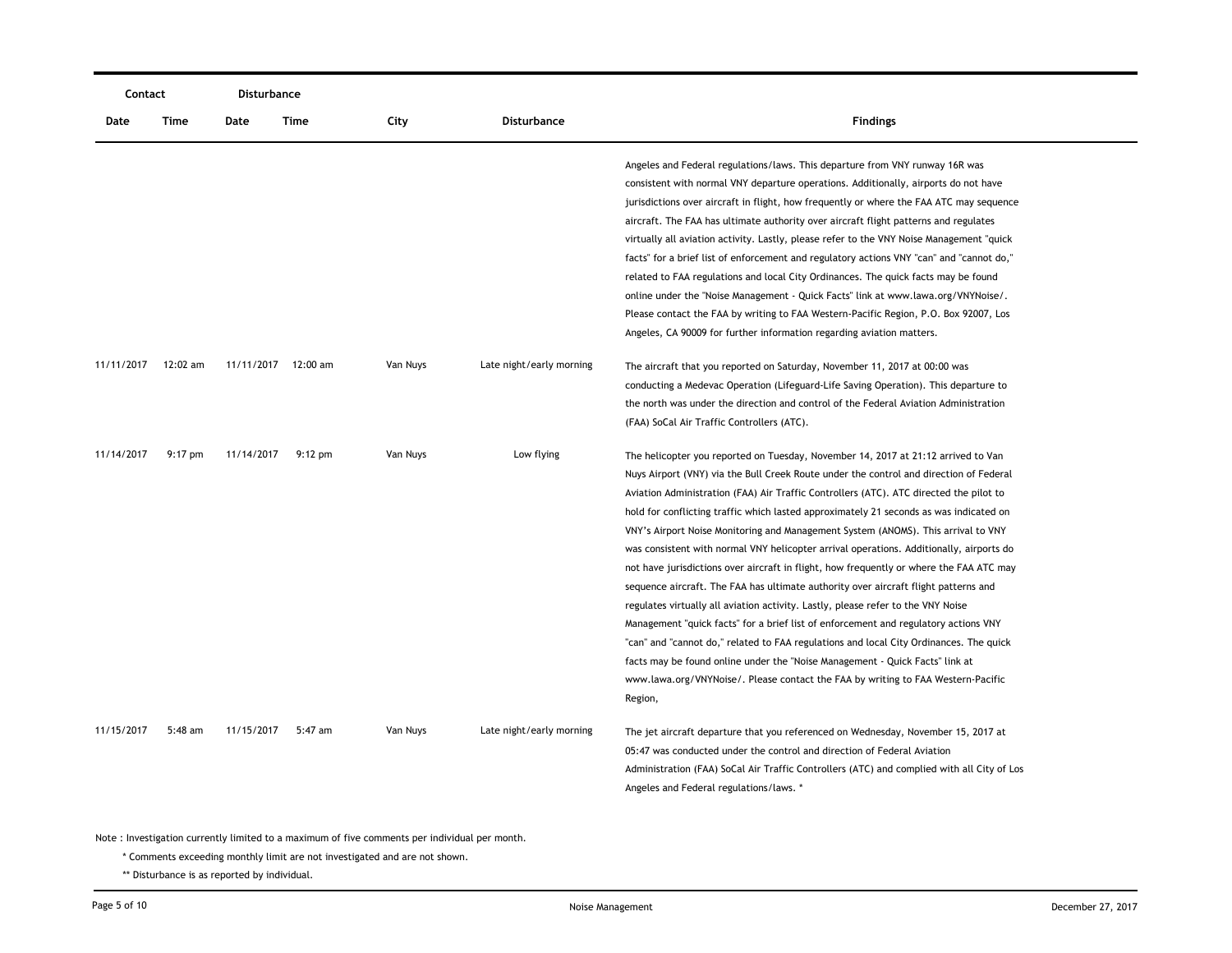| Contact    |           | Disturbance         |           |               |                          |                                                                                                                                                                                                                                                                                                                                                                                                                                                                                                                                                                                                                                                                                                                                                                                                                                                                                                                                                                                                                                                                                                                                                                                                                                                                                                                                                                                                                                                                                                                                                                                                                                                      |
|------------|-----------|---------------------|-----------|---------------|--------------------------|------------------------------------------------------------------------------------------------------------------------------------------------------------------------------------------------------------------------------------------------------------------------------------------------------------------------------------------------------------------------------------------------------------------------------------------------------------------------------------------------------------------------------------------------------------------------------------------------------------------------------------------------------------------------------------------------------------------------------------------------------------------------------------------------------------------------------------------------------------------------------------------------------------------------------------------------------------------------------------------------------------------------------------------------------------------------------------------------------------------------------------------------------------------------------------------------------------------------------------------------------------------------------------------------------------------------------------------------------------------------------------------------------------------------------------------------------------------------------------------------------------------------------------------------------------------------------------------------------------------------------------------------------|
| Date       | Time      | Date                | Time      | City          | <b>Disturbance</b>       | <b>Findings</b>                                                                                                                                                                                                                                                                                                                                                                                                                                                                                                                                                                                                                                                                                                                                                                                                                                                                                                                                                                                                                                                                                                                                                                                                                                                                                                                                                                                                                                                                                                                                                                                                                                      |
| 11/17/2017 | $5:32$ pm | 11/17/2017          | $5:28$ pm | Granada Hills | Frequency of flights     | The aircraft you reported on Friday, November 17, 2017 at 17:28 was a Stage 3<br>modified Gulfstream G-III (GLF3) that departed from VNY under the direction and<br>control of the Federal Aviation Administration (FAA) SoCal Departure Air Traffic<br>Controllers (ATC). This departure was to the north and took-off from runway 34L. The<br>departure from 34L was consistent with normal VNY northerly departure procedures.<br>Whenever northerly winds occur, all aircraft arrivals and departures are directed to<br>head north into the wind due to aircraft safety requirements, and to maximize aircraft<br>performance during takeoffs and landings. During these conditions, the FAA Controllers<br>conduct Northerly Operations at VNY, which is the opposite direction from Southerly<br>Operations that is normally utilized. Additionally, please refer to the VNY Noise<br>Management "quick facts" for a brief list of enforcement and regulatory actions VNY<br>"can" and "cannot do," related to FAA regulations and local City Ordinances. The quick<br>facts may be found online under the "Noise Management - Quick Facts" link at<br>www.lawa.org/VNYNoise/. Lastly, please note that airports do not control aircraft in<br>flight. The FAA has ultimate authority over aircraft flight patterns and regulates<br>virtually all aviation activity. This includes takeoffs, landings, altitudes and direction of<br>flight with the major emphasis on safety. The FAA may be contacted by writing to FAA<br>Western-Pacific Region, P.O. Box 92007, Los Angeles, CA 90009 for further information<br>regarding this matter. |
| 11/17/2017 | 11:21 pm  | 11/17/2017 11:19 pm |           | Van Nuys      | Late night/early morning | The jet airplane you reported on Friday, November 17, 2017 at 23:19 was a Gulfstream<br>G-IVSP that departed from Van Nuys Airport (VNY) under the control and direction of<br>Federal Aviation Administration (FAA) Air Traffic Controllers (ATC). The departure was<br>consistent with normal VNY departure operations. However, this flight failed to meet<br>the voluntary VNY Fly Friendly Quiet Jet Departure Program target noise level for<br>Gulfstream G-IVSP airplanes. The operator of this aircraft has been notified by staff<br>regarding the deviation from VNY's voluntary program and was requested to make the<br>necessary adjustments to better comply with the program to minimize noise impacts on<br>the surrounding neighborhoods                                                                                                                                                                                                                                                                                                                                                                                                                                                                                                                                                                                                                                                                                                                                                                                                                                                                                           |
| 11/17/2017 | 11:25 pm  | 11/17/2017 11:20 pm |           | Sherman Oaks  | Unusually loud           | The jet airplane you reported on Friday, November 17, 2017 at 23:20 was a Gulfstream<br>G-IVSP that departed from Van Nuys Airport (VNY) under the control and direction of<br>Federal Aviation Administration (FAA) Air Traffic Controllers (ATC). The departure was<br>consistent with normal VNY departure operations. However, this flight failed to meet<br>the voluntary VNY Fly Friendly Quiet Jet Departure Program target noise level for                                                                                                                                                                                                                                                                                                                                                                                                                                                                                                                                                                                                                                                                                                                                                                                                                                                                                                                                                                                                                                                                                                                                                                                                   |

\* Comments exceeding monthly limit are not investigated and are not shown.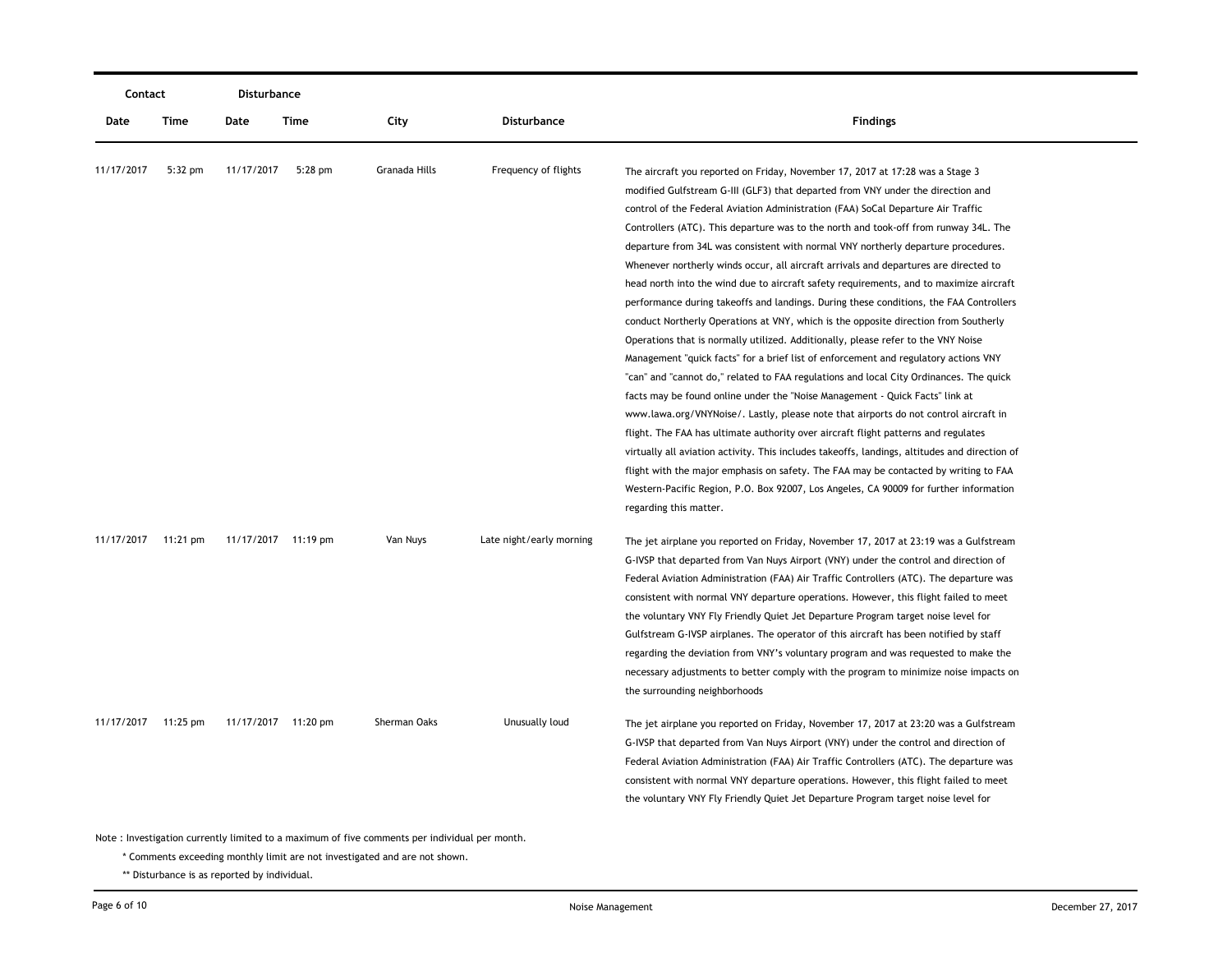| Contact    |           | Disturbance |           |              |                |                                                                                                                                                                                                                                                                                                                                                                                                                                                                                                                                                                                                                                                                                                                                                                                                                                                                                                                                                                                                                                                                                                                                                                                                                                                                                                                                                                                                                                                                                                                                                                                                                       |
|------------|-----------|-------------|-----------|--------------|----------------|-----------------------------------------------------------------------------------------------------------------------------------------------------------------------------------------------------------------------------------------------------------------------------------------------------------------------------------------------------------------------------------------------------------------------------------------------------------------------------------------------------------------------------------------------------------------------------------------------------------------------------------------------------------------------------------------------------------------------------------------------------------------------------------------------------------------------------------------------------------------------------------------------------------------------------------------------------------------------------------------------------------------------------------------------------------------------------------------------------------------------------------------------------------------------------------------------------------------------------------------------------------------------------------------------------------------------------------------------------------------------------------------------------------------------------------------------------------------------------------------------------------------------------------------------------------------------------------------------------------------------|
| Date       | Time      | Date        | Time      | City         | Disturbance    | <b>Findings</b>                                                                                                                                                                                                                                                                                                                                                                                                                                                                                                                                                                                                                                                                                                                                                                                                                                                                                                                                                                                                                                                                                                                                                                                                                                                                                                                                                                                                                                                                                                                                                                                                       |
|            |           |             |           |              |                | Gulfstream G-IVSP airplanes. The operator of this aircraft has been notified by staff<br>regarding the deviation from VNY's voluntary program and was requested to make the<br>necessary adjustments to better comply with the program to minimize noise impacts on<br>the surrounding neighborhoods. Additionally, please refer to the VNY Noise<br>Management "quick facts" for a brief list of enforcement and regulatory actions VNY<br>"can" and "cannot do," related to FAA regulations and local City Ordinances. The quick<br>facts may be found online under the "Noise Management - Quick Facts" link at<br>www.lawa.org/VNYNoise/. Lastly, please note that airports do not control aircraft in<br>flight. The FAA has ultimate authority over aircraft flight patterns and regulates<br>virtually all aviation activity. This includes takeoffs, landings, altitudes and direction of<br>flight with the major emphasis on safety. The FAA may be contacted by writing to FAA<br>Western-Pacific Region, P.O. Box 92007, Los Angeles, CA 90009 for further information<br>regarding this matter.                                                                                                                                                                                                                                                                                                                                                                                                                                                                                                          |
| 11/22/2017 | $1:17$ pm | 11/20/2017  | $2:16$ pm | Sherman Oaks | Unusually loud | Call David to give him details: Flight kept at alt until established at fix SoCal ATC                                                                                                                                                                                                                                                                                                                                                                                                                                                                                                                                                                                                                                                                                                                                                                                                                                                                                                                                                                                                                                                                                                                                                                                                                                                                                                                                                                                                                                                                                                                                 |
| 11/27/2017 | $6:50$ am | 11/27/2017  | $6:42$ am | Lake Balboa  | Unusually loud | The ground noise and/or aircraft run-up for maintenance you reported could not be<br>identified. In an effort to reduce the inconvenience associated with engine test runs,<br>engine maintenance restrictions exist between the hours from 19:00 until 07:00 the<br>following morning. Engine maintenance run-ups are allowed from 07:00 until 19:00 only<br>at designated areas. This enables aircraft maintenance personnel to perform all types<br>of equipment tests during the unrestricted periods to eliminate the need for such<br>activity during the evening and early morning hours. The noise however, may be<br>related to the use of Auxiliary Power Units (APU). The APU is used instead of<br>powering-up the aircraft's jet engines. Personnel working on their aircraft use the<br>APUs as a power source enabling them to prepare for all aspects of the flight, including<br>preflight checks and making the necessary mechanical adjustments. As such, please<br>note that airports do not control aviation. The FAA has ultimate authority over<br>aircraft and regulates virtually all aviation activity. The major emphasis is on safety.<br>VNY does enforce aircraft noise outlined by City Ordinances, most of which were<br>grandfathered before the Airport Noise and Capacity Act (ANCA) of 1990. Additionally,<br>VNY has an Airfield Superintendent on duty during the restricted hours to immediately<br>investigate and enforce any run-up activities. Please call the Duty Superintendent at<br>Airport Operations at (818) 442-6506 for immediate attention. This is not a Noise |

\* Comments exceeding monthly limit are not investigated and are not shown.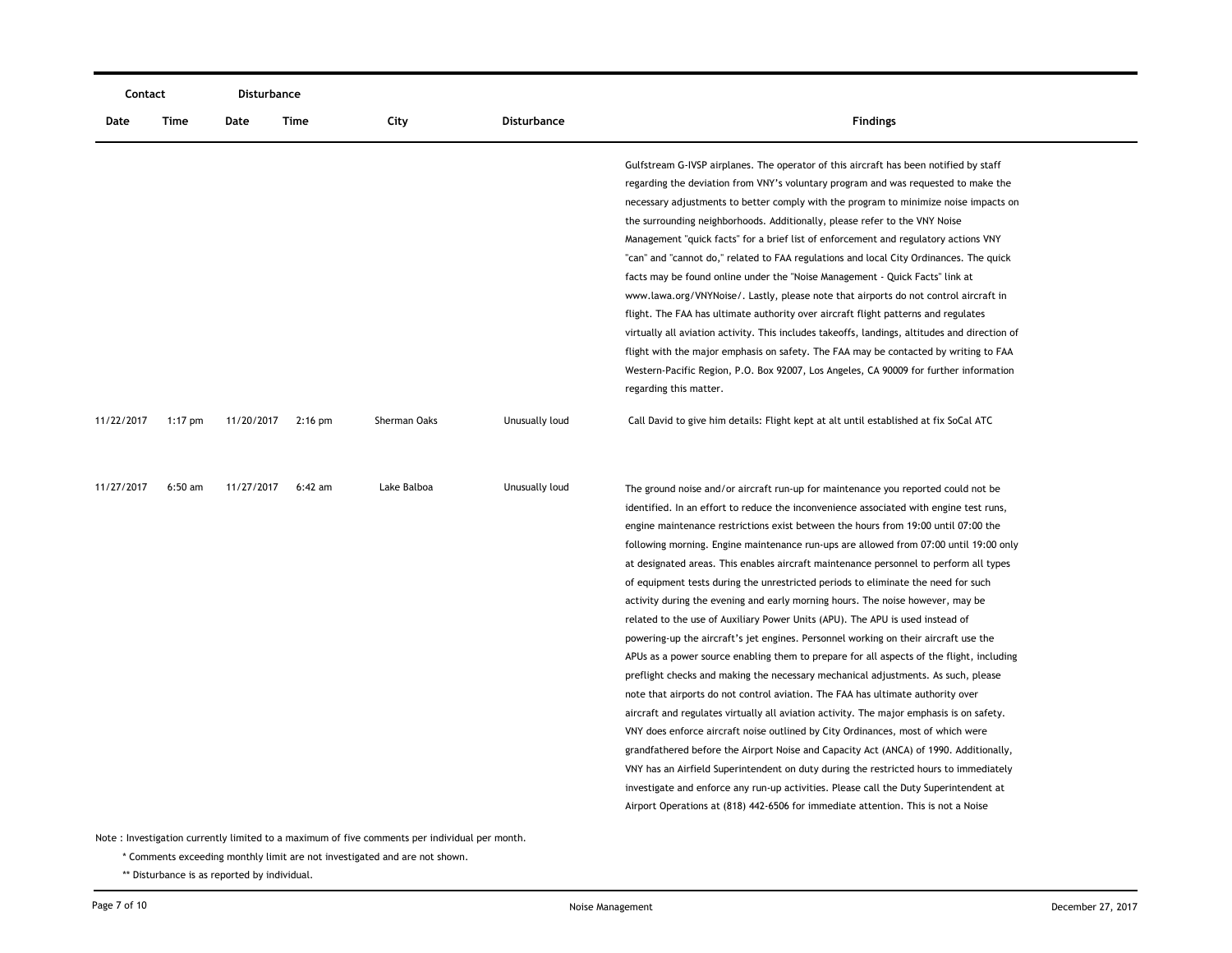|            | Contact  |      | Disturbance         |               |                  |                                                                                                                                                                                                                                                                                                                                                                                                                                                                                                                                                                                                                                                                                                                                                                                                                                                                                                                                                                                                                                                                                                                                                                                                                                                                                                                                                                                                                                                                                                                                                                                                                                                                                                                                                                                                                                                                                                                                                                                                                                                                |
|------------|----------|------|---------------------|---------------|------------------|----------------------------------------------------------------------------------------------------------------------------------------------------------------------------------------------------------------------------------------------------------------------------------------------------------------------------------------------------------------------------------------------------------------------------------------------------------------------------------------------------------------------------------------------------------------------------------------------------------------------------------------------------------------------------------------------------------------------------------------------------------------------------------------------------------------------------------------------------------------------------------------------------------------------------------------------------------------------------------------------------------------------------------------------------------------------------------------------------------------------------------------------------------------------------------------------------------------------------------------------------------------------------------------------------------------------------------------------------------------------------------------------------------------------------------------------------------------------------------------------------------------------------------------------------------------------------------------------------------------------------------------------------------------------------------------------------------------------------------------------------------------------------------------------------------------------------------------------------------------------------------------------------------------------------------------------------------------------------------------------------------------------------------------------------------------|
| Date       | Time     | Date | Time                | City          | Disturbance      | <b>Findings</b>                                                                                                                                                                                                                                                                                                                                                                                                                                                                                                                                                                                                                                                                                                                                                                                                                                                                                                                                                                                                                                                                                                                                                                                                                                                                                                                                                                                                                                                                                                                                                                                                                                                                                                                                                                                                                                                                                                                                                                                                                                                |
|            |          |      |                     |               |                  | Complaint Line! Operation personnel have an enormous workload during all shifts. To file<br>a noise concern, please use the online form on WebTrak at<br>http://webtrak5.bksv.com/vny or call the Community Response Line (CRL) at<br>800-560-0010. Thus, please refer to the VNY Noise Management "quick facts" for a<br>brief list of enforcement and regulatory actions VNY "can" and "cannot do," related to<br>FAA regulations and local City Ordinances. The quick facts may be found online under<br>the "Noise Management - Quick Facts" link at www.lawa.org/VNYNoise/. Lastly, please<br>note that airports do not control aircraft in flight. The FAA has ultimate authority and<br>regulates virtually all aviation activity. This includes takeoffs, landings, altitudes and<br>direction of flight with the major emphasis on safety. The FAA may be contacted by<br>writing to FAA Western-Pacific Region, P.O. Box 92007, Los Angeles, CA 90009 for<br>further information regarding this matter.                                                                                                                                                                                                                                                                                                                                                                                                                                                                                                                                                                                                                                                                                                                                                                                                                                                                                                                                                                                                                                              |
| 11/27/2017 | 12:47 pm |      | 11/27/2017 12:47 pm | Santa Clarita | Flying over home | The general concern that you referred to on Monday, November 27, 2017 at 12:47<br>regarding the frequency of aircraft activity in your neighborhood is attributed to the<br>proximity of your residence to the arrival /departure path to Van Nuys Airport (VNY).<br>It is not uncommon for aircraft departing from or arriving to VNY to overfly your<br>community. In addition, the volume jet operations at VNY has been increasing slightly<br>with the improving economy since reaching a low in 2009, so compared to the past few<br>years there may be more frequent jet departures over your community. Jet powered<br>aircraft are approximately between 6400 feet and 5800 feet Mean Sea Level (MSL) over<br>your neighborhood as they arrive during normal operation conditions or depart during<br>Northerly Operations. Whenever northerly winds occur, all aircraft arrivals and<br>departures are directed to head north into the wind due to aircraft safety<br>requirements, and to maximize aircraft performance during takeoffs and landings.<br>During these conditions, the Federal Aviation Administration (FAA) Air Traffic Control<br>(ATC) will conduct Northerly Operations at VNY, which is the opposite direction from<br>Southerly Operations that is normally utilized. Additionally, airports do not have<br>jurisdiction over aircraft in flight, how frequently or where the FAA ATC may sequence<br>aircraft. The FAA has ultimate authority over aircraft flight patterns and regulates<br>virtually all aviation activity. Lastly, please refer to the VNY Noise Management "quick<br>facts" for a brief list of enforcement and regulatory actions VNY "can" and "cannot do,"<br>related to FAA regulations and local City Ordinances. The quick facts may be found<br>online under the "Noise Management - Quick Facts" link at www.lawa.org/VNYNoise/.<br>Please contact the FAA by writing to FAA Western-Pacific Region, P.O. Box 92007, Los<br>Angeles, CA 90009 for further information regarding aviation matters. |

\* Comments exceeding monthly limit are not investigated and are not shown.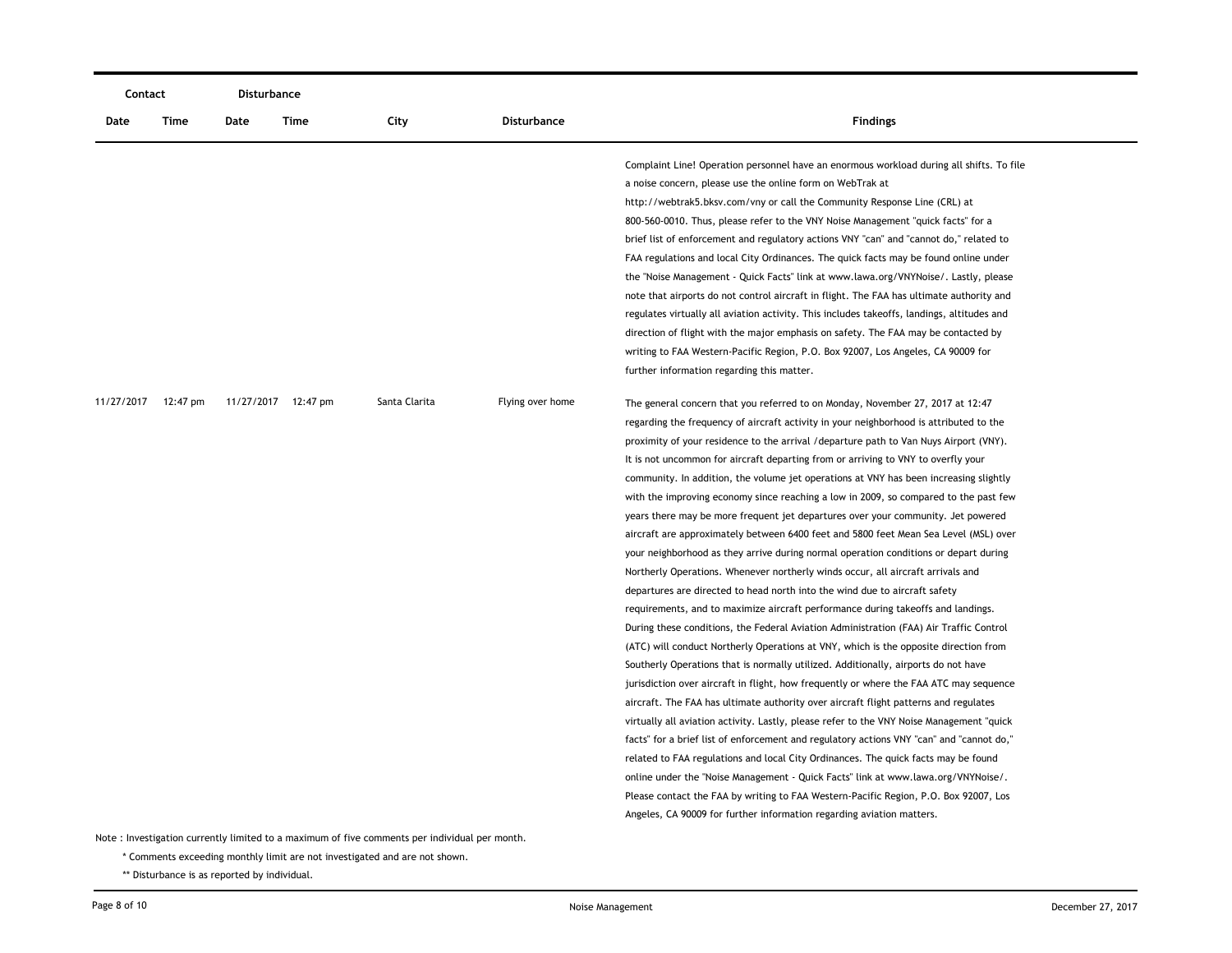| Contact    |           | Disturbance |           |             |                          |                                                                                               |
|------------|-----------|-------------|-----------|-------------|--------------------------|-----------------------------------------------------------------------------------------------|
| Date       | Time      | Date        | Time      | City        | Disturbance              | <b>Findings</b>                                                                               |
| 11/28/2017 | $8:02$ pm | 11/28/2017  | $3:52$ pm | Los Angeles | Hovering                 | The helicopter you reported on Tuesday, November 28, 2017 at 15:52 was an overflight          |
|            |           |             |           |             |                          | not associated with VNY operations. The aforementioned helicopter departed Torrance           |
|            |           |             |           |             |                          | Airport (TOA) at approximately 15:11. Please contact the TOA Noise Abatement Center           |
|            |           |             |           |             |                          | at (310) 784-7950 for further information regarding this operation. For future                |
|            |           |             |           |             |                          | concerns regarding helicopter operations, please also refer to the recently launched          |
|            |           |             |           |             |                          | "Los Angeles Helicopter Noise Initiative's Automated Complaint System" by the Federal         |
|            |           |             |           |             |                          | Aviation Administration (FAA). The intent of the system is to obtain and analyze a            |
|            |           |             |           |             |                          | year's worth data to help identify patterns and trends in helicopter operations,              |
|            |           |             |           |             |                          | improve the understanding of community reaction to helicopter noise, and inform               |
|            |           |             |           |             |                          | future efforts to develop and implement noise abatement measures. For more                    |
|            |           |             |           |             |                          | information and to submit a complaint to the ACS, please go to                                |
|            |           |             |           |             |                          | http://heli-noise-la.com/webtrak/. Lastly, airports do not have jurisdiction on               |
|            |           |             |           |             |                          | aircraft in flight. The Federal Aviation Administration has ultimate authority over           |
|            |           |             |           |             |                          | aircraft flight patterns and regulates virtually all aviation activities. This includes       |
|            |           |             |           |             |                          | altitudes and direction of flight with the major emphasis on safety. Please contact the       |
|            |           |             |           |             |                          | FAA by writing to FAA Western-Pacific Region, P.O. Box 92007, Los Angeles, CA 90009           |
|            |           |             |           |             |                          | for further information.                                                                      |
| 11/30/2017 | $2:17$ am | 11/30/2017  | 2:10 am   | North Hills | Late night/early morning | The aircraft you reported on Thursday, November 30, 2017 at 02:10 was a Gulfstream            |
|            |           |             |           |             |                          | G-IV that arrived at Van Nuys Airport (VNY) under the control and direction of Federal        |
|            |           |             |           |             |                          | Aviation Administration (FAA) SoCal Air Traffic Controllers (ATC). This arrival was           |
|            |           |             |           |             |                          | consistent with normal VNY arrival procedures. Your residence is located under the            |
|            |           |             |           |             |                          | standard arrival route and is subject to numerous arrival aircraft on final approach for      |
|            |           |             |           |             |                          | landing. Flight patterns and altitudes for aircraft are standardized and determined by        |
|            |           |             |           |             |                          | FAA procedures and electronic navigational aid equipment. These air routes are                |
|            |           |             |           |             |                          | established to ensure flights, from various directions, receive adequate separation           |
|            |           |             |           |             |                          | while approaching and departing Los Angeles area airports. Aircraft do not fly over a         |
|            |           |             |           |             |                          | line on the ground. Aircraft executing the same procedures will have a natural spread         |
|            |           |             |           |             |                          | where they fly over the ground. Additionally, please refer to the VNY Noise                   |
|            |           |             |           |             |                          | Management "quick facts" for a brief list of enforcement and regulatory actions VNY           |
|            |           |             |           |             |                          | "can" and "cannot do," related to FAA regulations and local City Ordinances. The quick        |
|            |           |             |           |             |                          | facts may be found online under the "Noise Management - Quick Facts" link at                  |
|            |           |             |           |             |                          | www.lawa.org/VNYNoise/. Lastly, please note that airports do not control aircraft in          |
|            |           |             |           |             |                          | flight. The FAA has ultimate authority over aircraft flight patterns and regulates            |
|            |           |             |           |             |                          | virtually all aviation activity. This includes takeoffs, landings, altitudes and direction of |
|            |           |             |           |             |                          |                                                                                               |

\* Comments exceeding monthly limit are not investigated and are not shown.